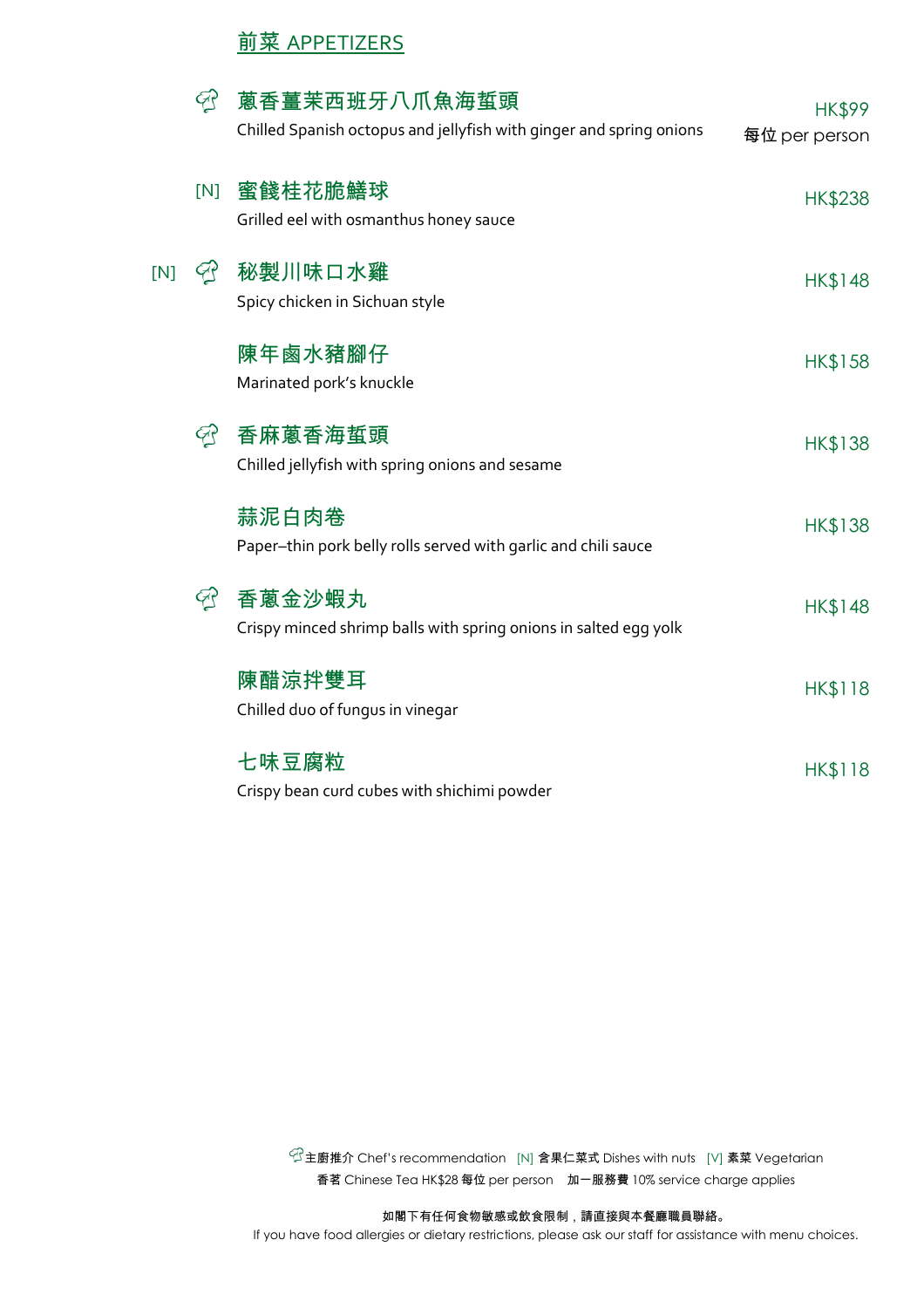#### 明爐燒烤 BARBECUED MEAT



 $\widehat{\mathbb{C}}$ 主廚推介 Chef's recommendation [N] 含果仁菜式 Dishes with nuts [V] 素菜 Vegetarian 香茗 Chinese Tea HK\$28 每位 per person 加一服務費 10% service charge applies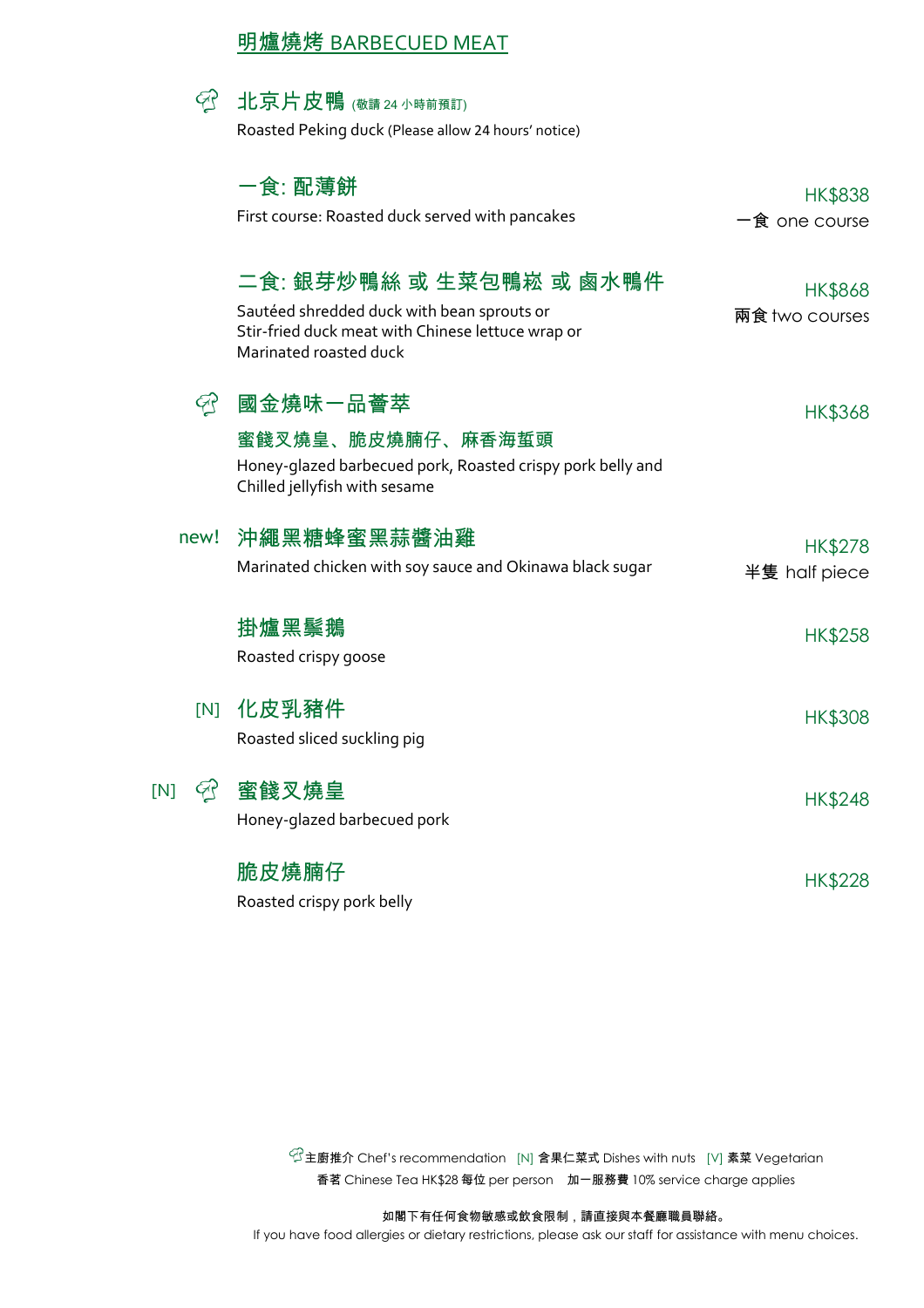#### 燕窩 BIRD'S NEST



Braised imperial bird's nest broth with coral crab **有** and the set per person

 $\circ$  蟹皇燴官燕 HK\$728

高湯燉官燕 HK\$698 Double-boiled imperial bird's nest in supreme broth **有位 per person** 

紅燒官燕 HK\$698

Braised imperial bird's nest and the set of the set of the set of the set of the set of the set of the set of t

 $\widehat{C}$  紅燒生拆蟹肉燴官燕 HK\$698

Braised imperial bird's nest soup with crab meat **有** and the set of per person

# 紅燒竹笙雞絲燴官燕 インファイル インタックス しゅうしょう はんじょう はんじょう はんじょう はんじょう はんじょう はんじょう はんじょう にんしゃ はんしゃ はんしゃ はんしゃ はんしゃ はんしゃ はんしゃ はんしゃ

Braised imperial bird's nest soup with shredded chicken and bamboo piths

# 琥珀竹笙釀官燕 HK\$698

Braised bamboo piths stuffed with imperial bird's nest in peach gum

每位 per person

每位 per person

 $\widehat{\mathbb{C}}$ 主廚推介 Chef's recommendation [N] 含果仁菜式 Dishes with nuts [V] 素菜 Vegetarian 香茗 Chinese Tea HK\$28 每位 per person 加一服務費 10% service charge applies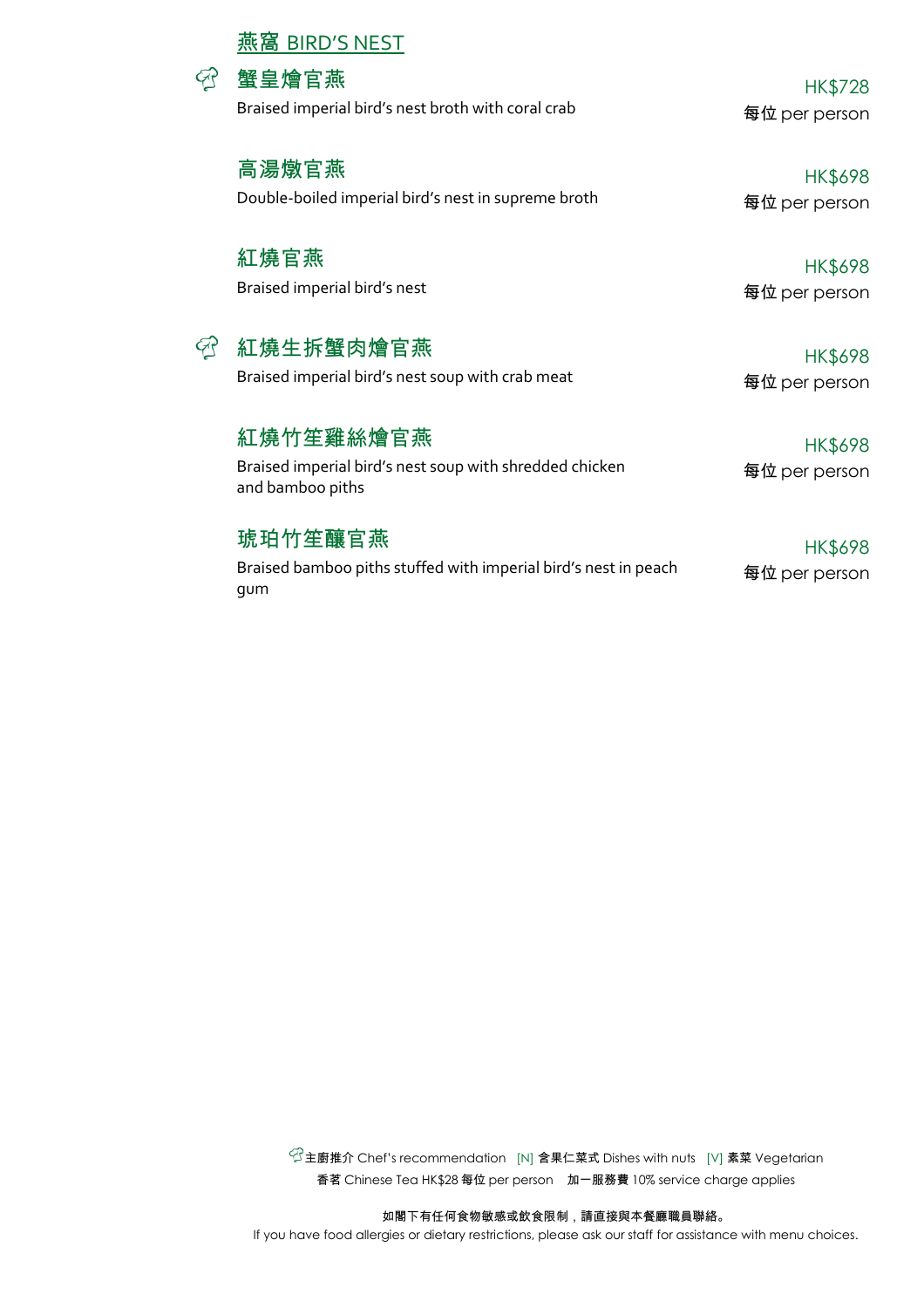|       | 湯羹 SOUPS                                                                                              |                                    |  |
|-------|-------------------------------------------------------------------------------------------------------|------------------------------------|--|
| new!  | 爵士花膠蜜瓜燉螺頭湯<br>Double-boiled sliced conch and melon soup with fish maw                                 | <b>HK\$888</b><br>四至六位 4-6 persons |  |
|       | 摩利菌棗皇燉螺頭湯<br>Double-boiled sliced conch and red date soup with morel<br>mushrooms                     | <b>HK\$698</b><br>四至六位 4-6 persons |  |
| كالمح | 慈禧花膠湯<br>Double-boiled fish maw and black mushroom soup with<br>dried scallops                        | HK\$298<br>每位 per person           |  |
| new!  | 黑蒜雪蓮子竹笙海參湯<br>Double-boiled sea cucumber soup with snow lotus seeds,<br>bamboo piths and black garlic | <b>HK\$268</b><br>每位 per person    |  |
|       | 原粒瑤柱菜膽花菇湯<br>Double-boiled black mushroom and vegetables soup with<br>dried scallops                  | <b>HK\$228</b><br>每位 per person    |  |
|       | Ⅳ]黃耳竹笙燉北菇素湯<br>Double-boiled black mushroom soup with bamboo piths<br>and yellow fungus               | <b>HK\$198</b><br>每位 per person    |  |
|       | 胡椒花膠星斑羹<br>Braised garoupa and fish maw in black pepper soup                                          | <b>HK\$208</b><br>每位 per person    |  |
|       | 琥珀翠玉龍皇羹<br>Vegetable soup with shrimps and peach gum                                                  | <b>HK\$208</b><br>每位 per person    |  |
|       | 生拆蟹肉金粟羹<br>Sweet corn soup with crab meat                                                             | <b>HK\$208</b><br>每位 per person    |  |

國金是日老火湯 (只限午市供應) ● 南位 per person HK\$88 Cuisine Cuisine's soup of the day (Available at lunch only) 四位 4 persons HK\$348

主廚推介 Chef's recommendation [N] 含果仁菜式 Dishes with nuts [V] 素菜 Vegetarian 香茗 Chinese Tea HK\$28 每位 per person 加一服務費 10% service charge applies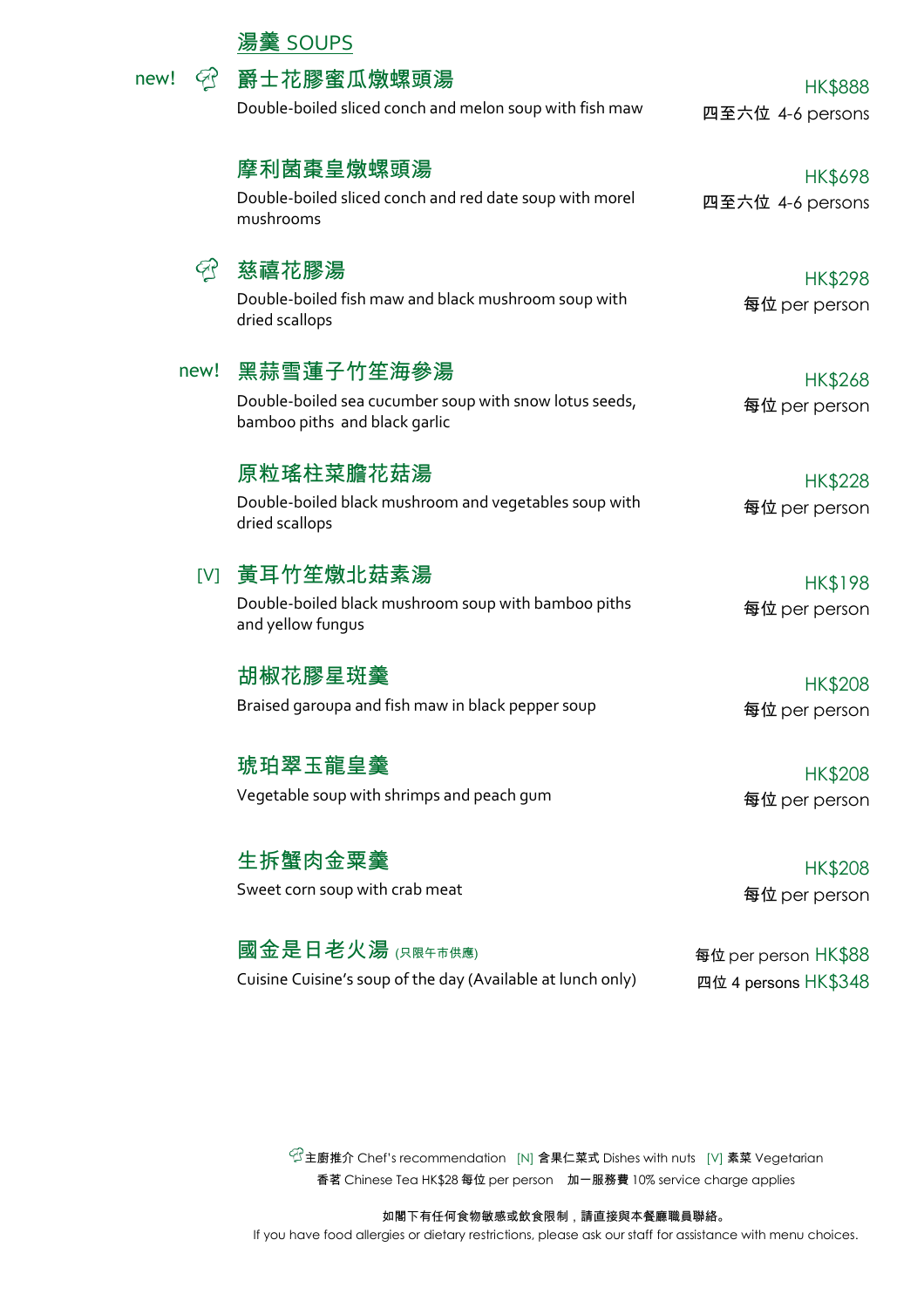|     | 鮑魚及山珍海味 ABALONE A <u>ND DRIED SEAFOOD</u>                                                                                       |                                 |  |
|-----|---------------------------------------------------------------------------------------------------------------------------------|---------------------------------|--|
|     | 蠔皇皇冠吉品鮑 (敬請 24 小時前預訂,需時 45 分鐘。)<br>Braised Yoshihama abalone<br>(Please allow 24 hours' notice and 45 minutes for preparation.) |                                 |  |
|     | 廿五頭<br>25 head / pieces per catty (Approx. 25g each)                                                                            | HK\$2,180<br>原隻 whole piece     |  |
|     | 十八頭<br>18 head / pieces per catty (Approx. 33g each)                                                                            | HK\$2,880<br>原隻 whole piece     |  |
|     | 蠔皇南非十九頭吉品鮑<br>Braised South Africa 19 head Yoshihama abalone in oyster<br>jus                                                   | HK\$828<br>每位 per person        |  |
|     | 可選配 paired with:                                                                                                                |                                 |  |
|     | 鵝掌 Goose web                                                                                                                    | 每位 per person HK\$80            |  |
|     | 關東遼參 Japanese sea cucumber                                                                                                      | 每位 per person HK\$360           |  |
| حہی | 紅燒蝦籽扒花膠 <sub>儒時45分鐘)</sub><br>Braised fish maw in shrimp roe sauce<br>(Please allow 45 minutes for preparation)                 | <b>HK\$888</b><br>每位 per person |  |
|     | 鮑汁扣厚花膠扒 <sub>(需時 45分鐘)</sub><br>Braised fish maw in abalone jus<br>(Please allow 45 minutes for preparation)                    | <b>HK\$928</b><br>每位 per person |  |
|     | 鮑汁關東遼參伴鵝掌<br>Braised Japanese sea cucumber with goose web in abalone<br>jus                                                     | HK\$528<br>每位 per person        |  |
|     | 蝦籽家鄉釀遼參<br>Braised sea cucumber stuffed with minced pork mousse<br>in shrimp roe oyster jus                                     | <b>HK\$468</b><br>每位 per person |  |
|     | 蠔皇南非五頭鮮鮑伴鵝掌<br>Braised South African whole 5-head abalone with goose<br>web in oyster jus                                       | <b>HK\$438</b><br>每位 per person |  |
|     | 鮑汁五頭湯鮑伴鵝肝<br>Braised whole abalone with foie gras in abalone jus                                                                | HK\$388<br>每位 per person        |  |

 $\widehat{\heartsuit}$ 主廚推介 Chef's recommendation [N] 含果仁菜式 Dishes with nuts [V] 素菜 Vegetarian 香茗 Chinese Tea HK\$28 每位 per person 加一服務費 10% service charge applies

如閣下有任何食物敏感或飲食限制,請直接與本餐廳職員聯絡。

If you have food allergies or dietary restrictions, please ask our staff for assistance with menu choices.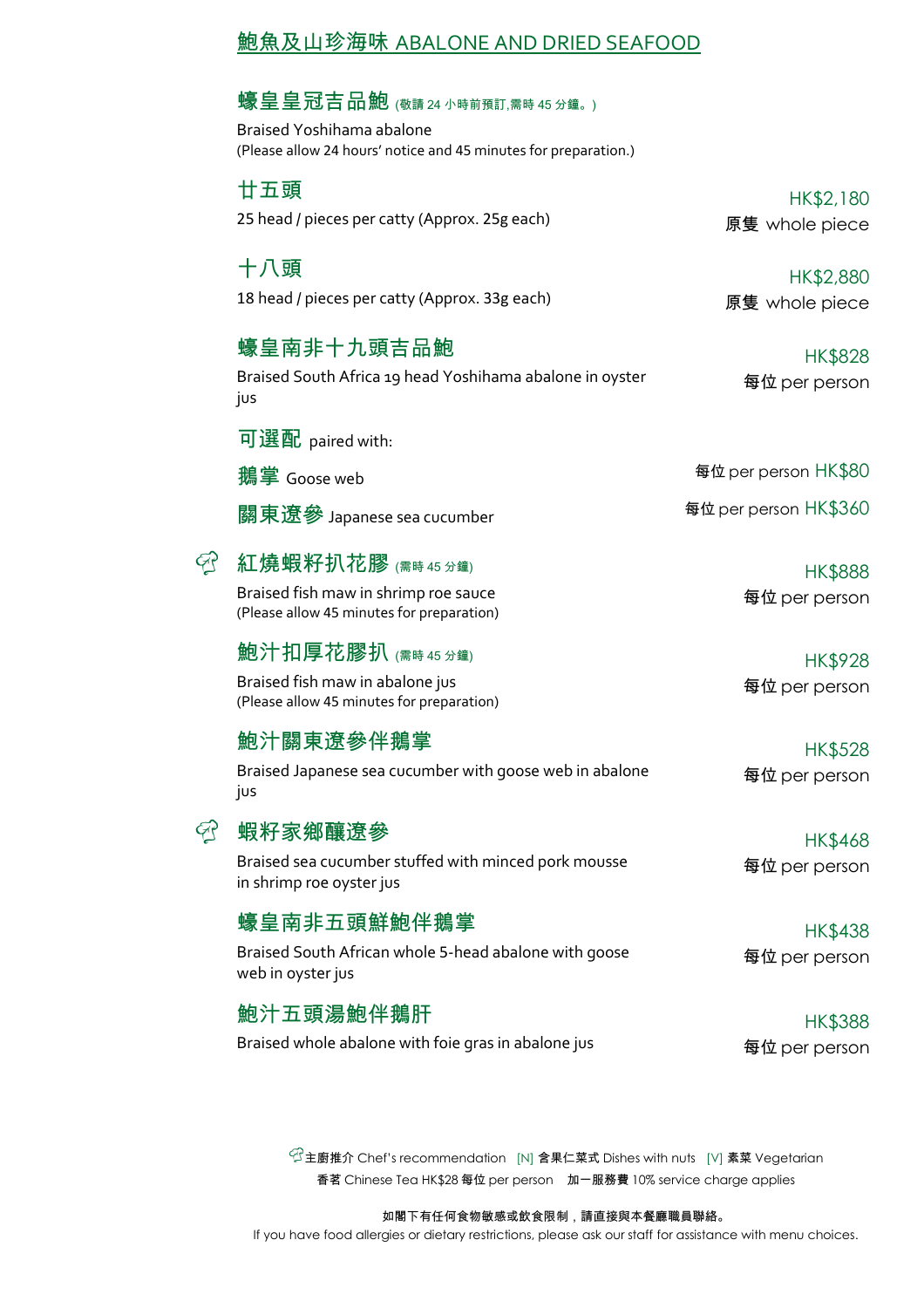#### 各類游水海魚 きょうしゃ しょうしゃ しゅうしゃ あいしゃ 時價 しゅうしょく しゅうしょく

東星斑

Spotted garoupa

老虎斑 Tiger garoupa

蘇鼠斑

Giant bird

老鼠斑 (敬請 48 小時前預訂)

Pacific garoupa (Please allow 48 hours' notice)

 $\mathbf{\overline{M}}$   $\div$   $\mathbf{\overline{W}}$  (敬請 48 小時前預訂)

Coral garoupa (Please allow 48 hours' notice)

## 原隻龍蝦 うちょう しょうしょう しょうかん しゅうしょう 時價 はんちょう しゅうしょく

Live lobster seasonal price

清蒸、上湯焗、薑蔥焗、豉椒爆

Served according to your preference: Steamed; Baked in superior broth; Baked with spring onions and ginger; Sautéed with black bean chili sauce

#### 生猛海中蝦 (八両起) 時價

Fresh live shrimps (Minimum serving 300g) seasonal price

#### 白灼、上湯焗、豉油皇香煎、椒鹽

Served according to your preference: Poached; Baked in superior broth; Pan-fried with premium light soy sauce; Deep-fried with spicy salt

#### $\mathbf{\hat{\boxtimes}}$  (敬請 48 小時前預訂) きょうしょうしゃ こうしゃ はんしゃ はんしゃ はんしゃ 時價

Live crab (Please allow 48 hours' notice) example a seasonal price

清蒸、薑蔥焗

Served according to your preference: Steamed; Baked with spring onions

### 大白鱔  $\alpha$  .  $\alpha$  ,  $\alpha$  ,  $\alpha$  ,  $\alpha$  ,  $\alpha$  ,  $\alpha$  ,  $\alpha$  ,  $\alpha$  ,  $\alpha$  , and  $\alpha$  ,  $\alpha$  ,  $\alpha$  ,  $\alpha$  ,  $\alpha$  ,  $\alpha$  ,  $\alpha$  ,  $\alpha$  ,  $\alpha$  ,  $\alpha$  ,  $\alpha$  ,  $\alpha$  ,  $\alpha$  ,  $\alpha$  ,  $\alpha$  ,  $\alpha$  ,  $\alpha$  ,  $\alpha$  ,  $\alpha$  ,  $\alpha$  ,  $\$

Live eel (Please allow 48 hours' notice) and a seasonal price seasonal price

#### 清蒸、蟠龍豉蒜蒸

Served according to your preference: Steamed; Steamed with black bean garlic sauce

> $\mathbb{C}^2$ 主廚推介 Chef's recommendation [N] 含果仁菜式 Dishes with nuts [V] 素菜 Vegetarian 香茗 Chinese Tea HK\$28 每位 per person 加一服務費 10% service charge applies

#### 如閣下有任何食物敏感或飲食限制,請直接與本餐廳職員聯絡。

If you have food allergies or dietary restrictions, please ask our staff for assistance with menu choices.

# Fresh live fish seasonal price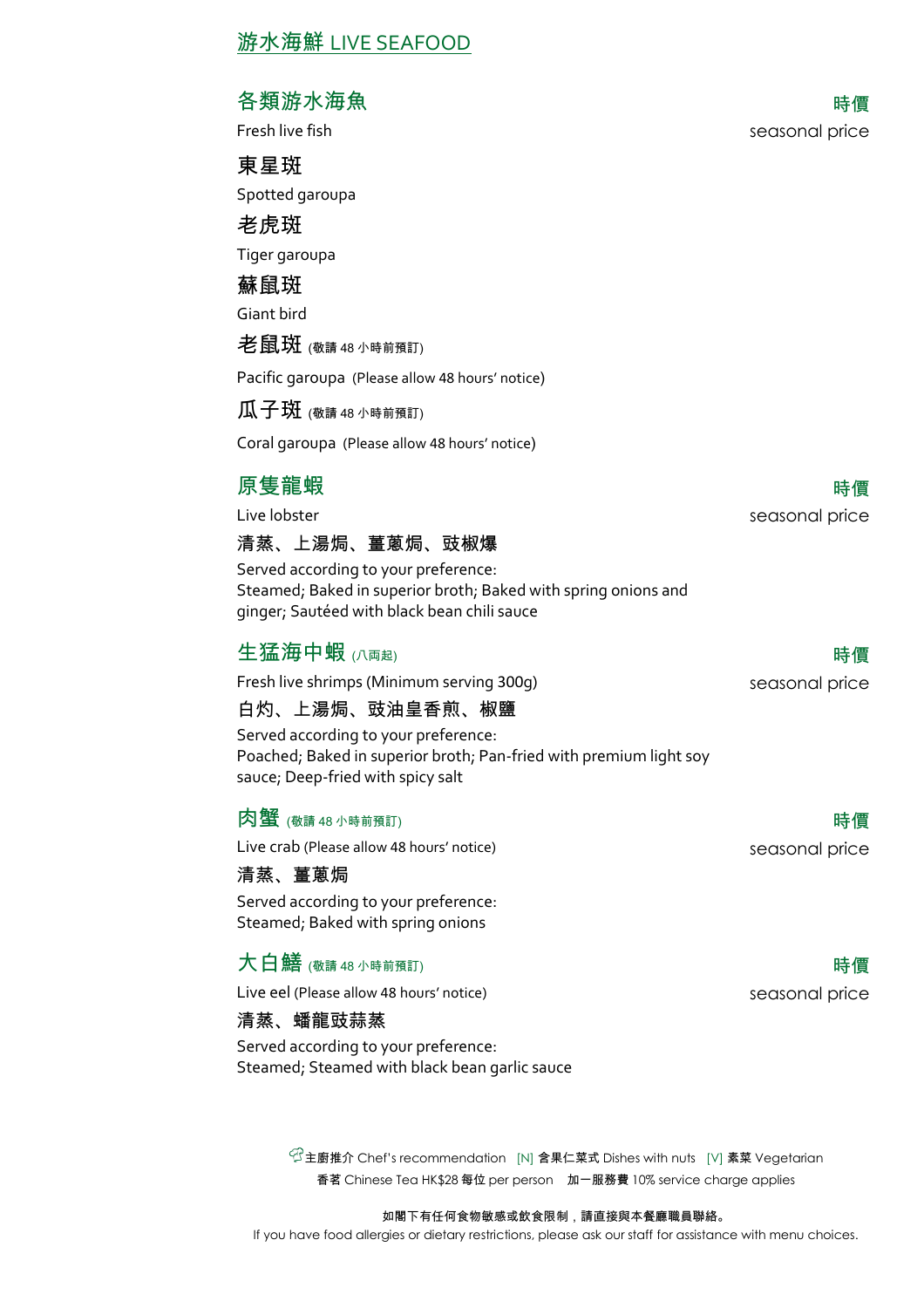#### 海鮮 SEAFOOD

|              | 太白醉翁蝦 (兩位起)<br>Drunken prawns (Minimum for 2 persons)                                                                                                                                                                                  | 時價<br>seasonal price            |
|--------------|----------------------------------------------------------------------------------------------------------------------------------------------------------------------------------------------------------------------------------------|---------------------------------|
| new!<br>نههع | 骨香方脷球 (敬請 48 小時前預訂)<br>Sautéed sole fish with chives, mushrooms and seasonal<br>vegetables (Please allow 48 hours' notice)                                                                                                             | HK\$1,888                       |
|              | 特色原條東星斑兩食<br>Spotted garoupa served in two courses<br>XO 醬蘆筍野菌炒星斑球 拼 古法陳村蒸星斑頭腩<br>Sautéed sliced spotted garoupa fillet with asparagus and wild<br>mushrooms; and Steamed spotted garoupa with rice noodles and<br>aged tangerine peel | HK\$3,000                       |
| new!         | 欖菜辣子爆龍蝦<br>Stir-fried fresh Boston lobster with spicy preserved vegetables                                                                                                                                                             | <b>HK\$448</b><br>1隻 1 piece    |
|              | 酥薑芙蓉玉胭脂<br>Sautéed crab claw with egg white, tomato and vinegar pearls                                                                                                                                                                 | <b>HK\$528</b><br>每位 per person |
| new!         | 松露龍蝦湯燴西班牙紅蝦<br>Braised lobster and truffle soup with Carabinero prawn and rice<br>noodles                                                                                                                                              | <b>HK\$398</b><br>每位 per person |
| تهجم         | 琥珀明湖玉龍球<br>Steamed fresh Boston lobster with peach gum, shredded coconut<br>and egg white                                                                                                                                              | HK\$498<br>每位 per person        |
|              | 油泡東星斑球<br>Sautéed spotted garoupa with seasonal vegetables and<br>mushrooms                                                                                                                                                            | <b>HK\$598</b>                  |
|              | 柚子汁燒鱈魚<br>Pan-fried cod fillet with pomelo honey sauce                                                                                                                                                                                 | HK\$398                         |
|              | 有機黑蒜紫霞翠玉蝦球<br>Sautéed prawns with seasonal vegetables and black garlic                                                                                                                                                                 | <b>HK\$388</b>                  |
|              | 川辣香蒜鮮蝦球<br>Sautéed prawns with spicy garlic                                                                                                                                                                                            | <b>HK\$368</b>                  |
|              | 椒鹽田雞腿<br>Crispy frog legs with spicy salt                                                                                                                                                                                              | <b>HK\$308</b>                  |

 $\widehat{\heartsuit}$ 主廚推介 Chef's recommendation [N] 含果仁菜式 Dishes with nuts [V] 素菜 Vegetarian 香茗 Chinese Tea HK\$28 每位 per person 加一服務費 10% service charge applies

如閣下有任何食物敏感或飲食限制,請直接與本餐廳職員聯絡。

If you have food allergies or dietary restrictions, please ask our staff for assistance with menu choices.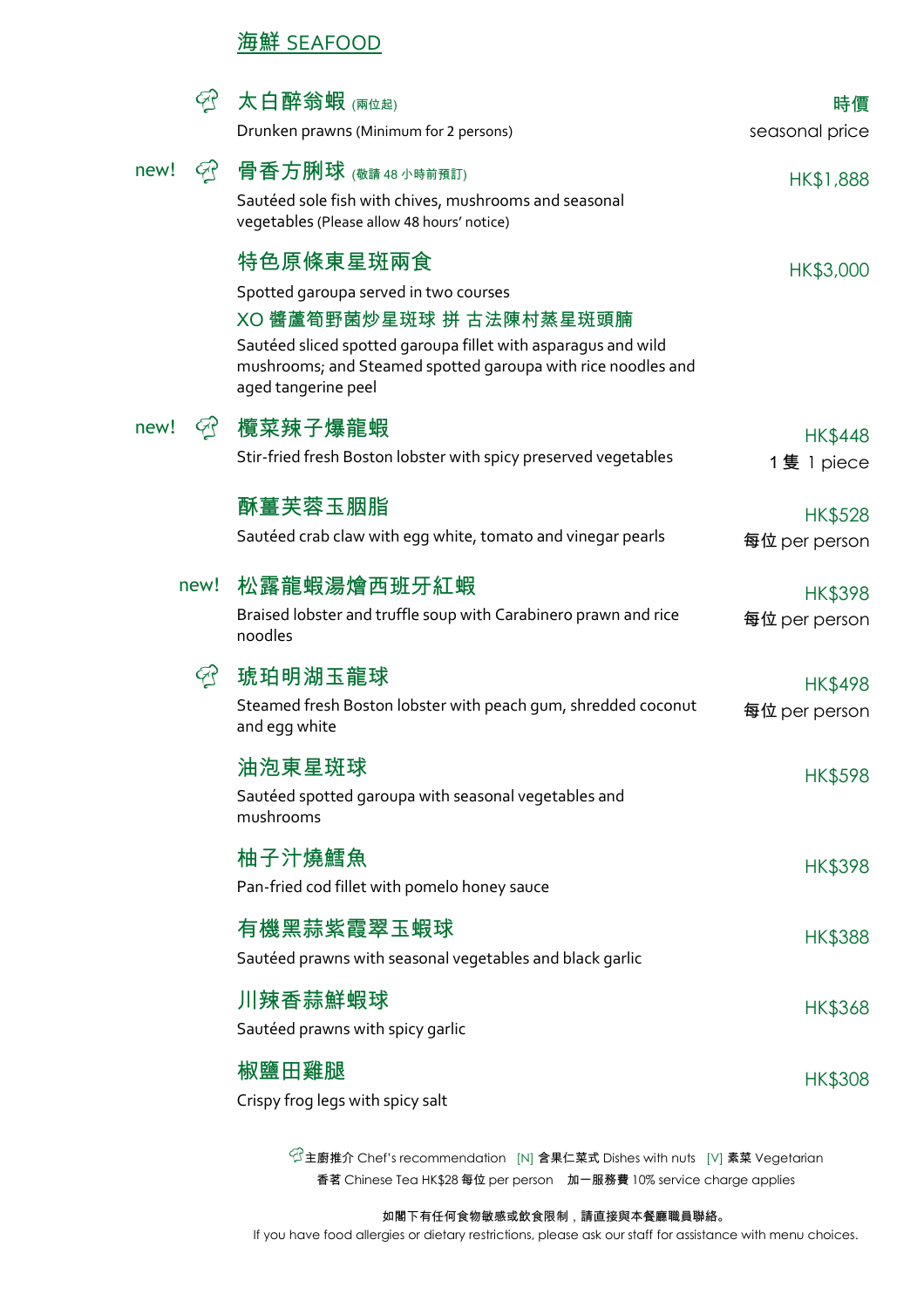#### 家禽 POULTRY

|      |      | 金牌炸子雞                                                                                                              |               |
|------|------|--------------------------------------------------------------------------------------------------------------------|---------------|
|      |      |                                                                                                                    | HK\$298       |
|      |      | Golden-fried crispy chicken                                                                                        | 半隻 half piece |
|      | حهيع | 脆皮桂花燒雞 $\left(\begin{smallmatrix} \mathbf{\Xi}_{\mathbf{B}} & \mathbf{\Xi}_{\mathbf{B}} \end{smallmatrix} \right)$ | HK\$298       |
|      |      | Crispy chicken with osmanthus honey sauce                                                                          | 半隻 half piece |
|      |      | (Please allow 30 minutes for preparation)                                                                          |               |
|      |      | 正宗鹽焗雞 (需時 45分鐘)                                                                                                    | HK\$298       |
|      |      | Traditional baked chicken in rock salt                                                                             | 半隻 half piece |
|      |      | (Please allow 45 minutes for preparation)                                                                          |               |
| new! | দে   | 西檸麥片煎軟雞                                                                                                            | HK\$268       |
|      | [N]  | Pan-fried chicken fillet with oatmeal in lemon sauce                                                               |               |
|      | [N]  | 琵琶燒乳鴿 <sub>儒時35分鐘)</sub>                                                                                           | HK\$198       |
|      |      | Roasted pigeon "Pipa style"                                                                                        | 1隻 1 piece    |
|      |      | (Please allow 35 minutes for preparation)                                                                          |               |

主廚推介 Chef's recommendation [N] 含果仁菜式 Dishes with nuts [V] 素菜 Vegetarian 香茗 Chinese Tea HK\$28 每位 per person 加一服務費 10% service charge applies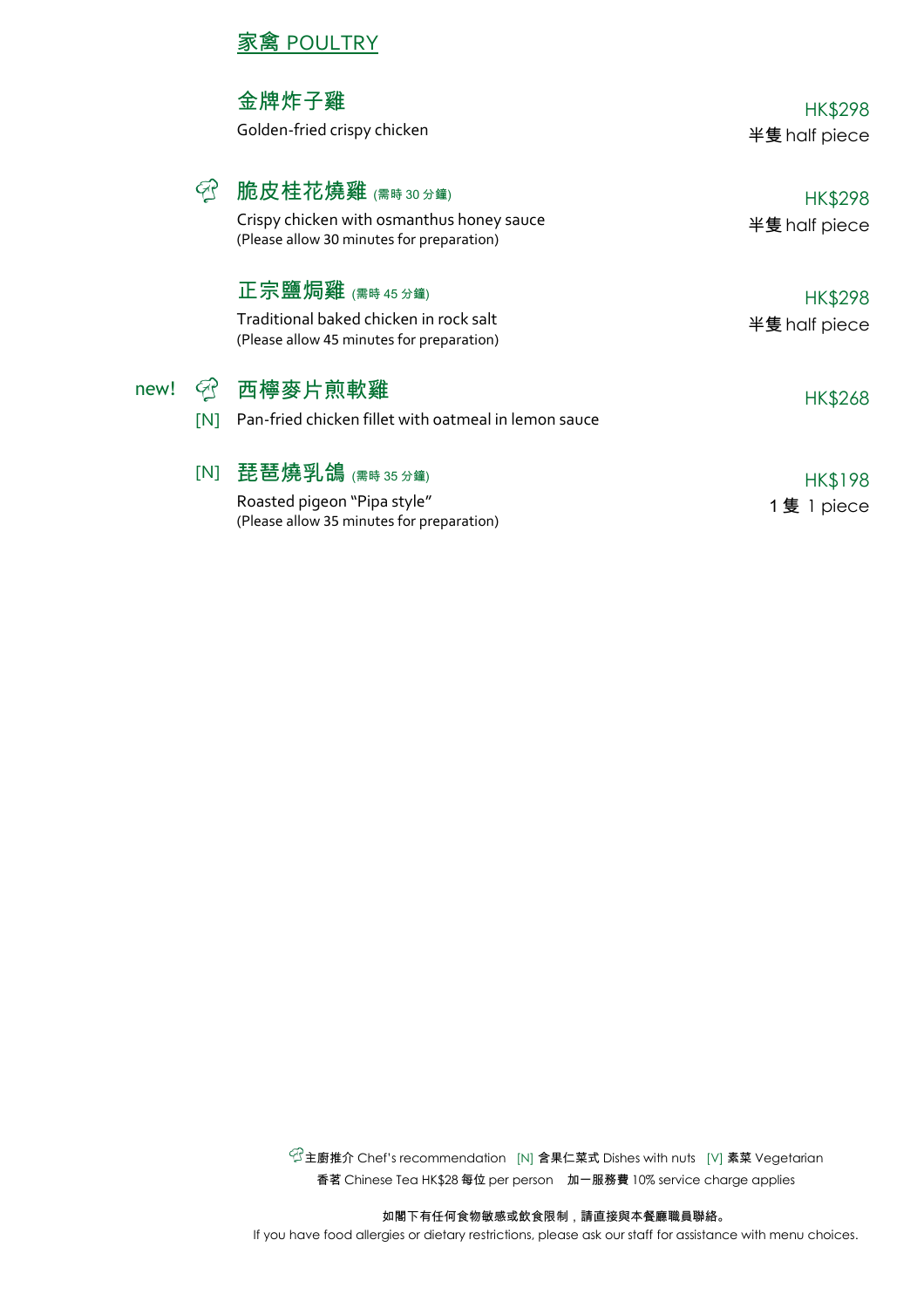#### 肉類 PORK AND BEEF

|      |          | 蒜片香蔥鹿兒島 A5 和牛粒<br>Pan-fried diced A5 Kagoshima Wagyu beef with sliced garlic and<br>onions | <b>HK\$988</b> |
|------|----------|--------------------------------------------------------------------------------------------|----------------|
|      | new!     | 紅酒三蔥牛仔肉<br>Wok-fried sliced beef with onions in red wine sauce                             | <b>HK\$418</b> |
| new! | ඇ<br>[N] | 川辣牛肉銀絲<br>Boiled beef with vermicelli in spicy sauce                                       | <b>HK\$468</b> |
|      |          | 玉蘭香菇炒牛肉<br>Sautéed beef with mushrooms and Chinese kale                                    | <b>HK\$468</b> |
|      | ඇ        | 宮廷醬烤骨<br>Stewed spare ribs in mandarin sauce                                               | <b>HK\$418</b> |
| new! | تهجيج    | 醬燒西班牙豬面頰<br>Braised Spanish pork cheek with gravy sauce                                    | <b>HK\$358</b> |
|      |          | 日本尖椒羅勒野菌爆黑豚肉<br>Wok-fried Kurobuta pork with Japanese peppers and wild<br>mushrooms        | <b>HK\$318</b> |
|      |          | 鱆魚瑤柱馬蹄蒸肉餅<br>Steamed minced pork with dried octopus, dried scallops and water<br>chestnuts | <b>HK\$288</b> |
|      |          | 鳳梨咕嚕肉<br>Sweet and sour pork with pineapple and peppers                                    | HK\$268        |

主廚推介 Chef's recommendation [N] 含果仁菜式 Dishes with nuts [V] 素菜 Vegetarian 香茗 Chinese Tea HK\$28 每位 per person 加一服務費 10% service charge applies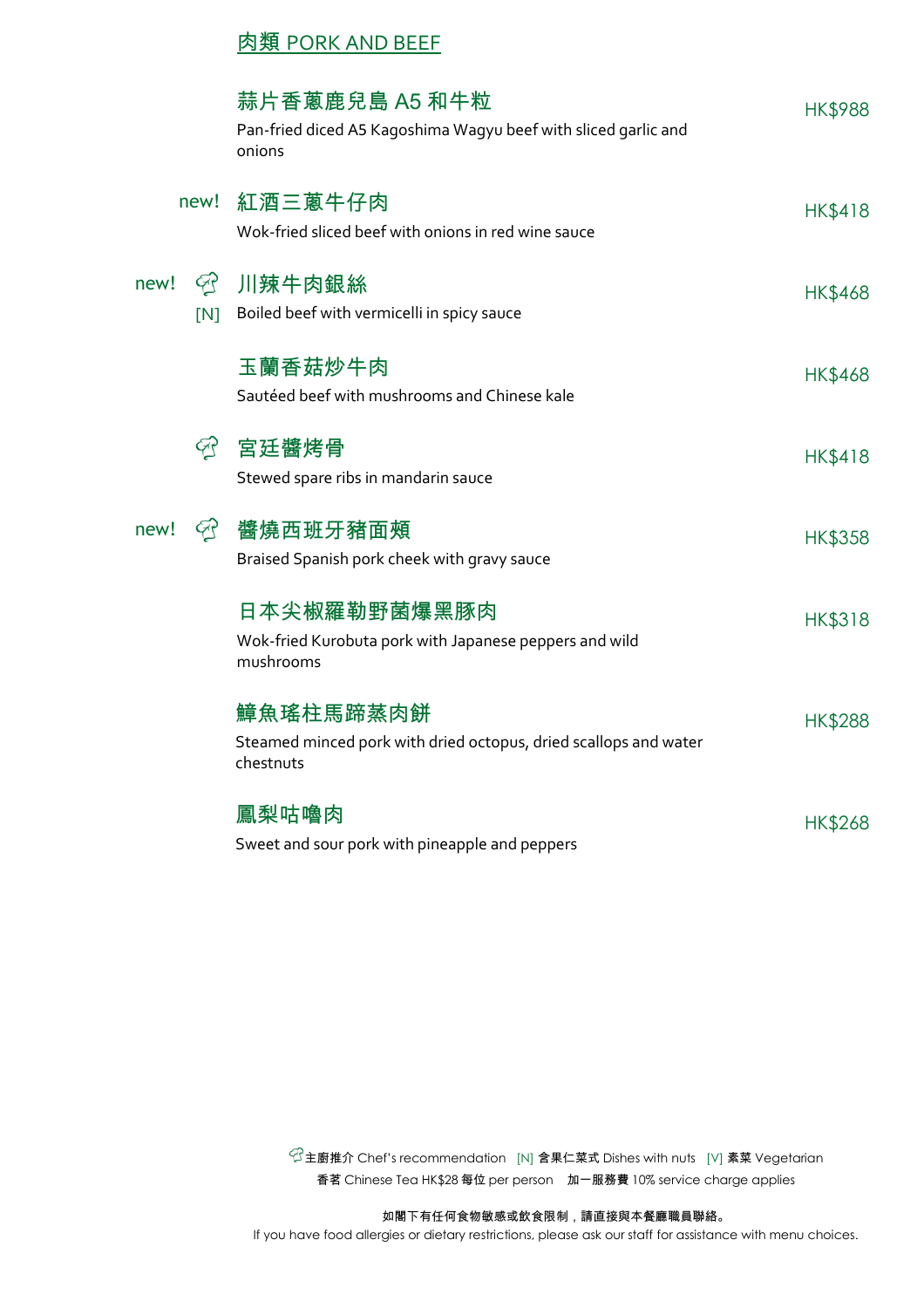# 時蔬 VEGETABLES

|      | 花膠海參雜菜煲<br>Casserole of fish maw and sea cucumber with assorted vegetables                                              | <b>HK\$388</b> |
|------|-------------------------------------------------------------------------------------------------------------------------|----------------|
|      | ☑ 怡香茄子海參煲<br>Sea cucumber with eggplant and minced pork in clay pot                                                     | <b>HK\$338</b> |
| new! | ☆ 蝦籽扒柚皮<br>Braised pomelo peel with shrimp roe                                                                          | <b>HK\$298</b> |
| new! | 鮑汁珍菌素千層<br>Braised bean curd sheets with mushrooms in abalone jus                                                       | <b>HK\$278</b> |
|      | 雪魿魚湯鮮茄泡菜苗<br>Poached seasonal vegetables in fish soup                                                                   | <b>HK\$268</b> |
|      | Ⅳ] 摩利菌竹笙燒豆腐<br>Braised bean curd with bamboo piths and morel mushrooms                                                  | <b>HK\$288</b> |
|      | Ⅳ 松露野菌炒蘆筍<br>Sautéed asparagus with wild mushrooms and black truffle                                                    | <b>HK\$288</b> |
| [V]  | 雞樅菌豆乾炒銀芽<br>Sautéed Chinese premier dried mushroom (Termitornyces<br>albuminosus) with bean sprouts and dried bean curd | <b>HK\$248</b> |
|      | [V] 翡翠玉愉耳<br>Sautéed seasonal vegetables with fungus and gingko                                                         | <b>HK\$218</b> |

 $\widehat{\heartsuit}$ 主廚推介 Chef's recommendation [N] 含果仁菜式 Dishes with nuts [V] 素菜 Vegetarian 香茗 Chinese Tea HK\$28 每位 per person 加一服務費 10% service charge applies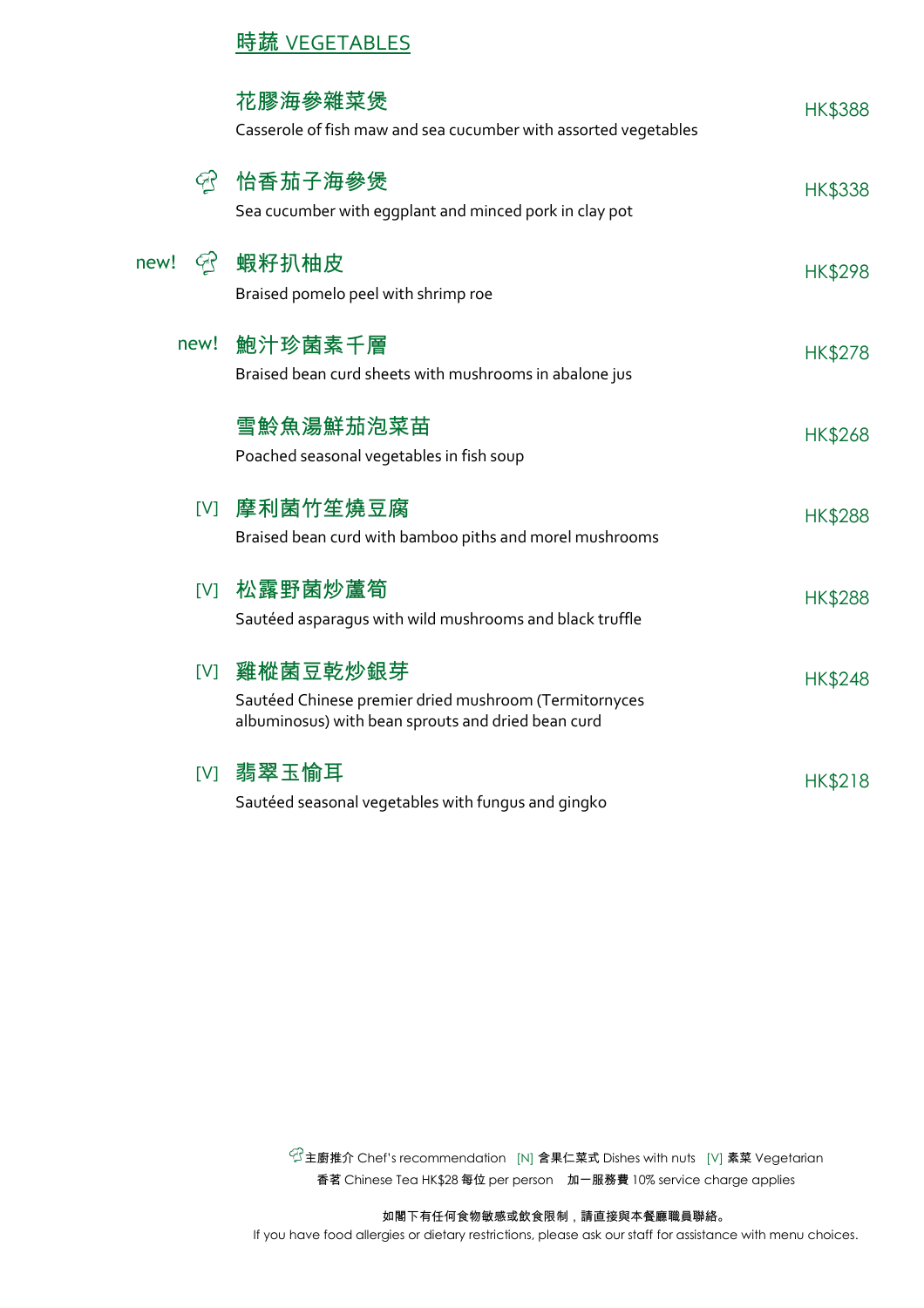### 飯及粉麵 RICE AND NOODLES

| [N] |      | 四川麻辣擔擔麵<br>Sichuan-style "Dan Dan" noodles with minced pork and 3 textures<br>of peanuts in spicy soup | HK\$138<br>每位 per person |
|-----|------|--------------------------------------------------------------------------------------------------------|--------------------------|
|     |      | 國金一品絲苗<br>"Cuisine Cuisine" Fried rice with foie gras, barbecued pork and<br>shrimps                   | <b>HK\$298</b>           |
|     |      | 頭抽乾炒美國肉眼河<br>Fried rice noodles with US rib eye in premium soy sauce                                   | <b>HK\$298</b>           |
|     | ඇ    | 瑤柱蟹肉桂花炒銀絲<br>Stir-fried vermicelli with crab meat, scrambled egg and dried<br>scallops                 | <b>HK\$268</b>           |
|     |      | 銀芽韭黃豚肉煎兩面黃<br>Pan-fried noodles with shredded Kurobuta pork, chives and bean<br>sprouts                | <b>HK\$268</b>           |
|     |      | Ⅳ]野菌炆伊麵<br>Braised e-fu noodles with wild mushrooms                                                    | <b>HK\$258</b>           |
|     | new! | 薑蔥銀芽撈麵伴蜜餞叉燒皇<br>Braised egg noodles with barbecued pork, spring onions and ginger                      | <b>HK\$268</b>           |
|     |      | 砂窩瑤柱鱆魚雞粒炆飯<br>Braised rice with diced chicken, dried scallops and dried octopus in<br>clay pot         | <b>HK\$248</b>           |

主廚推介 Chef's recommendation [N] 含果仁菜式 Dishes with nuts [V] 素菜 Vegetarian 香茗 Chinese Tea HK\$28 每位 per person 加一服務費 10% service charge applies